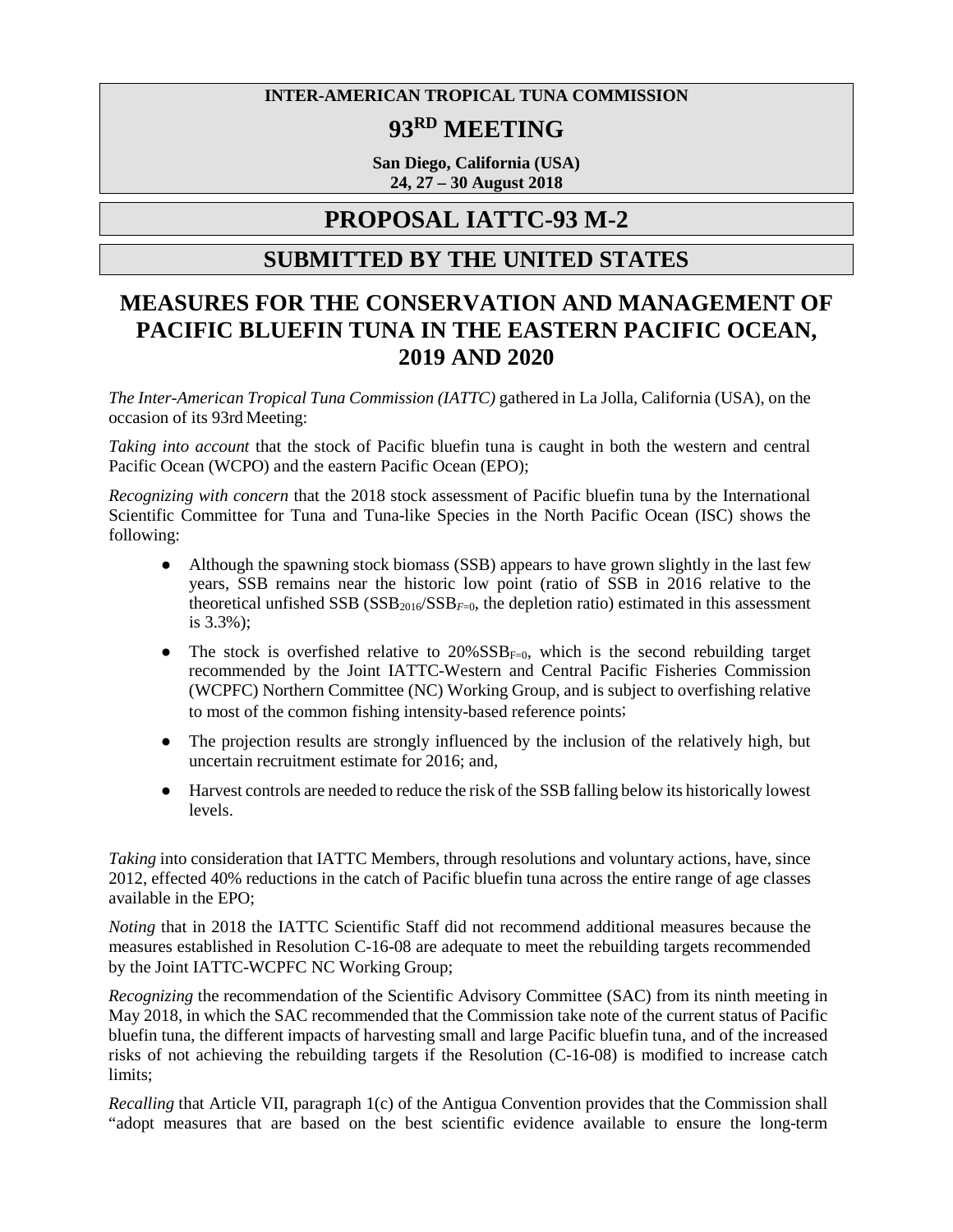conservation and sustainable use of the fish stocks covered by this Convention and to maintain or re- store the populations of harvested species at levels of abundance which can produce the maximum sustainable yield...";

*Urging* all IATTC Members and Cooperating Non-Members (CPCs) involved in this fishery to participate in a fair and equitable manner, and without exceptions, in the discussion and adoption of conservation measures applicable to the stock throughout its entire range;

*Mindful* that these measures are intended as an interim step towards assuring sustainability of the Pacific bluefin tuna resource, consistent with the precautionary approach, and the objectives of the long-term management framework for the conservation and management of Pacific bluefin tuna in the EPO;

*Noting* that the IATTC has adopted mandatory conservation and management measures for Pacific bluefin tuna for 2012-2018, and that the measures resulted in reducing catches in the EPO; and,

*Desirous* that combined conservation and management measures by the WCPFC and the IATTC, together with other voluntary measures aimed at controlling fishing mortality, should be implemented to better the condition of the Pacific bluefin tuna stock.

*Resolves as follows*:

- 1. The Commission shall implement this Resolution in accordance with the long-term management objectives of Pacific bluefin tuna in paragraph 1 of Resolution C-18-XX [Amendment to Resolution C-16-08].
- 2. Each CPC shall report sport fishery catches of Pacific bluefin tuna semi-annually to the Director. CPCs shall continue their current management of sport fisheries taken in accordance with paragraph 5 of Resolution C-14-06.
- 3. During 2019 and 2020, in the IATTC Convention Area, combined total commercial catches of Pacific bluefin tuna by all CPCs shall not exceed 6,600 metric tons. No CPC shall exceed 3,500 metric tons in 2019.
- 4. Any CPC other than Mexico with historical commercial catches of Pacific bluefin tuna in the Convention Area may catch 600 metric tons of Pacific bluefin tuna in commercial fisheries in 2019 and 2020, combined, but not exceeding 425 tons in any year. The 600 mt catch limit for each CPC under this paragraph will be subtracted and reserved from the total catch limit in paragraph 3 for the exclusive use of that CPC.
- 5. Any over-harvest shall be deducted from catch in the following year in accordance with Paragraph 3 of Resolution C-18-XX [Amendment to Resolution C-16-08]. Over-harvest of the biennial catch limits established in Resolution C-16-08 shall be deducted from catch limits applicable to 2019.
- 6. Under-harvest of biennial catch limits established in Resolution C-16-08 shall be added to catch limits applicable to 2019 in accordance with Paragraph 4 of Resolution C-18-XX.
- 7. If practicable, CPCs should endeavor to manage catches by vessels under their respective national jurisdictions in such a manner and through such mechanisms as might be applied, with the objective of reducing the proportion of fish of less than 30 kg in the catch toward 50% of total catch, taking into consideration the scientific advice of the ISC and the IATTC staff. At the annual meeting of the IATTC in 2020, the Scientific Staff shall present the results of the 2019 fishing season in this regard for the Commission's review. CPCs shall take the necessary measures to ensure that the catch limits specified in paragraphs 3 and 4 are not exceeded in 2019 and 2020.
- 8. In 2019 and 2020, each CPC shall report its catches to the Director weekly after 50% of its annual catch limit in each year is reached.
- 9. The Director will send a first notice to the CPCs when total catches by all CPCs reaches 50% (i.e., 3,300 mt) of the combined 2019-2020 limit. The Director will likewise send similar notices when 60% (3,960 mt), 70% (4,620 mt), and 80% (5,280 mt) of 6,600mt is reached. When 90% (5,940 mt) is reached, the Director will send the corresponding notice to all CPCs, with a projection of when the